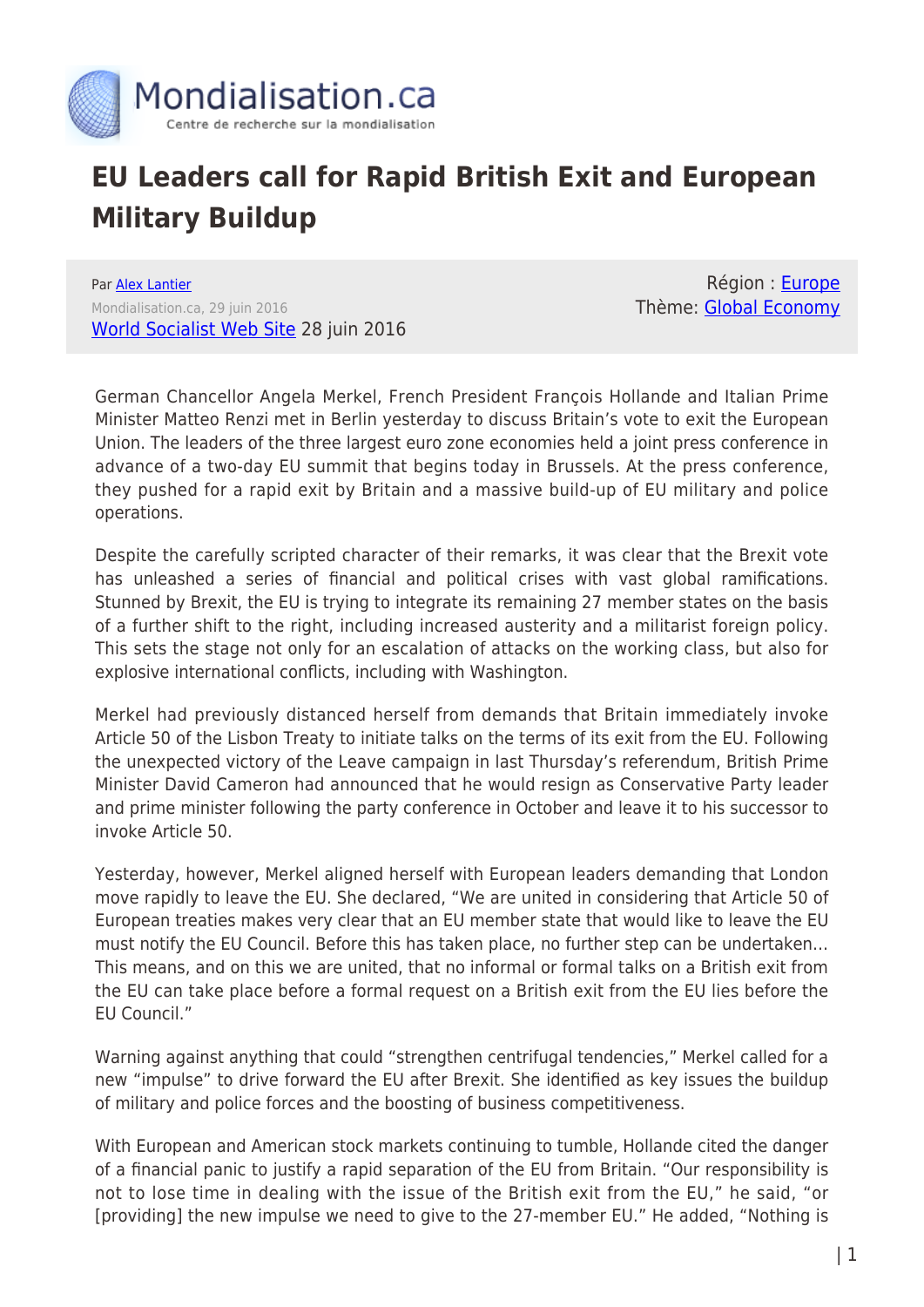worse than uncertainty. It generates political conduct that is often irrational. Uncertainty also generates financial conduct that can be irrational. The UK is already undergoing painful experiences of this, both financially and politically."

After endorsing Merkel's proposal to boost military and security spending, Hollande called for "social and budgetary harmonization in the euro zone," saying that "this is one of our priorities." With the euro zone countries already carrying out draconian attacks on wages and social rights, boosting military spending and standardizing EU countries' budgets will inevitably involve new, even deeper attacks on working-class living standards.

Renzi, whose government is seeking EU approval for a new €40 billion bailout for the country's banks, said, "We are sad about the decision of the British citizens, but it is a new era for Europe."

EU calls for harsh treatment of Britain are exposing not only the breakdown of relations within Europe, but also a growth of tensions between Europe and the United States. US Secretary of State John Kerry flew to Europe yesterday to meet top EU and NATO officials. He warned the EU not to "start dreaming up vengeful premises" about how to deal with the Brexit crisis. Speaking to Italian Foreign Minister Paolo Gentiloni, he pointedly said that 22 EU member states were also in NATO, and that there should be "as much stability, as much certainty as possible."

In an article on Monday titled "With Brexit, Washington's Direct Line to the Continent Suddenly Frays," the New York Times aired concerns of US officials that Brexit has undermined the US-European alliance. Compared to Britain, the Times wrote, "few nations were as willing to put a thumb as firmly on the scales of European debates in ways that benefit the United States." The article, by David Sanger, the newspaper's chief Washington correspondent, went on to lament, "Now that quiet diplomatic leverage—including moderating European trade demands and strong-arming nations to contribute more to NATO military missions—is suddenly diminished."

Warning that "Germany still harbors deep suspicions of the United States," and that "Paris often goes its own way," the Times wrote that what made the US-UK relationship "special in an era of global diplomacy was Britain's ability to act for Washington with the Europeans, to bridge the gap." Sanger continued, "Now, as one White House official put it, the bridge has been wiped out by a surge that few predicted."

The immediate aftermath of the referendum has already made clear that the Brexit crisis marks a historic turning point on a world scale, and that the rising conflict between the UK and the EU is charged with far wider conflicts deeply rooted in the contradictions of world imperialism.

The Brexit vote itself reflected the breakdown of the EU, undermined by deepening antagonisms between EU countries and widely discredited in the eyes of the working class as a result of years of austerity and social and economic retrogression. The bankruptcy of the EU and the impossibility of unifying Europe on a capitalist basis are only the expression within Europe of a broader, insoluble contradiction between globally integrated production and the nation-state system.

The last great crisis of British-European relations, French President Charles de Gaulle's veto of British entry into the European Common Market in 1963 and 1967, was closely bound up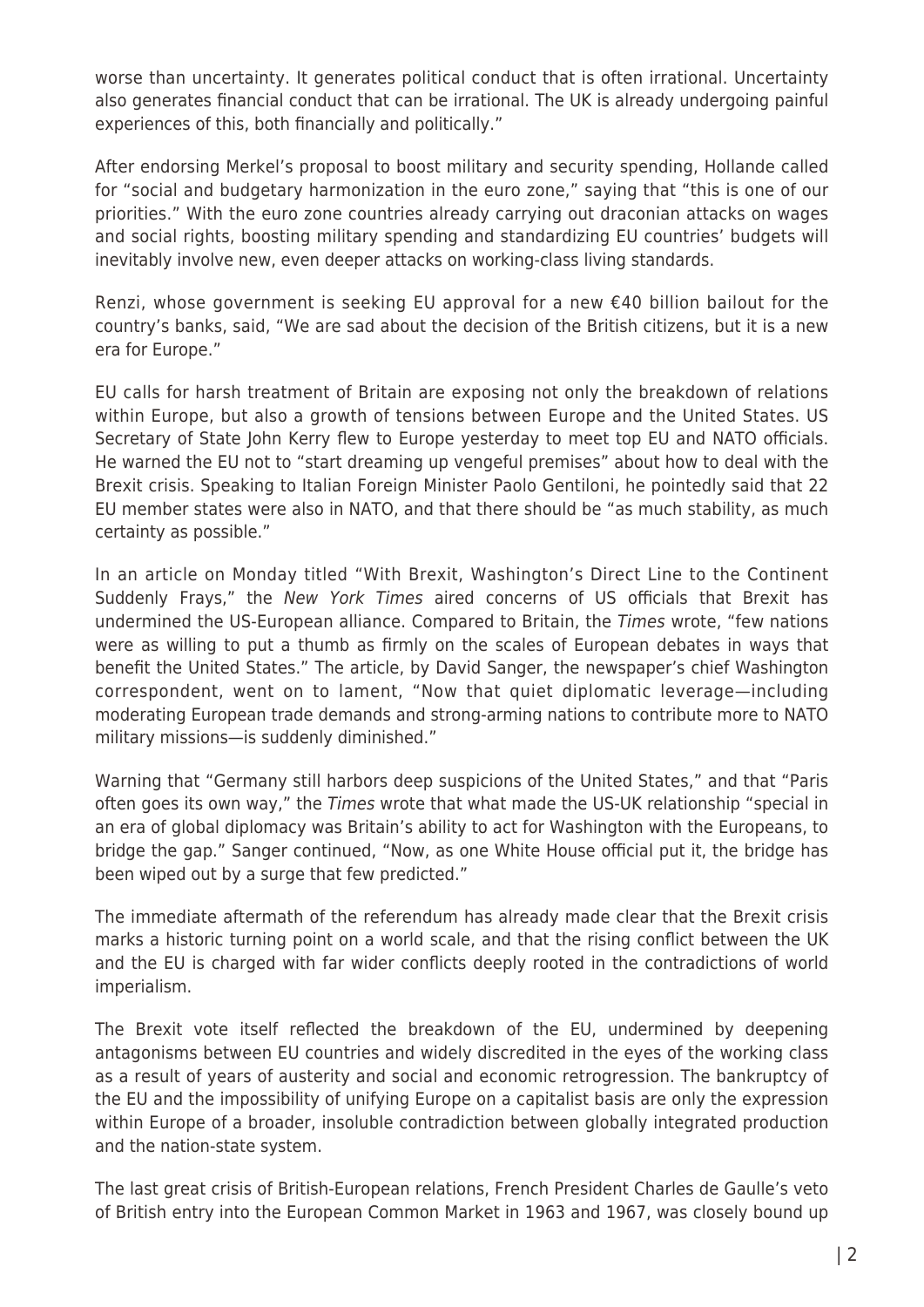with conflicts with Washington. Angry over rising US influence in France's former colonial sphere, notably during Algeria's war for independence from France, and frustrated by the economic advantages Washington derived from the dollar's role as the world reserve currency, de Gaulle sought to limit US influence in Europe.

He withdrew France from the NATO military command and bluntly attacked Britain as a "Trojan horse" for US influence in Europe. After de Gaulle's death, however, France bowed to the desire of other European countries to include Britain in the common market.

Over an entire period, however, tensions have been rising in US-European relations. The Stalinist dissolution of the USSR and the restoration of capitalism across Eastern Europe deprived the NATO alliance of the unifying effect of sharing a common adversary. Over the same period, the United States' economic decline and its attempt to offset this decline by waging ever wider and bloodier wars in the Middle East and Africa, further intensified US-European tensions. France and Germany openly opposed the illegal 2003 US invasion of Iraq.

It is increasingly evident that the escalating US war drive against Russia and China in the aftermath of the 2008 Wall Street crash, which threatens to provoke a global nuclear war, has triggered deep opposition in sections of the European bourgeoisie. The EU countries defied the US "pivot to Asia" last year by joining China's Asian Infrastructure Investment Bank.

Even though Berlin supported the 2014 Kiev putsch that installed a pro-NATO government in Ukraine, German Foreign Minister Frank-Walter Steinmeier recently denounced NATO military exercises led by the US and aimed at Russia as "warmongering."

Now, threatened with being torn apart by the Brexit crisis, the EU is trying to survive by effecting a massive integration of its military and police forces, directed both at rising social anger at home and at external rivals, including the United States. This emerges clearly in documents prepared in advance of the EU summit that starts today—one by EU foreign policy chief Federica Mogherini and a second authored jointly by Steinmeier and French Foreign Minister Jean-Marc Ayrault. Both are predicated on developing the EU's ability to act militarily independently of Washington.

The Mogherini paper calls for "structured cooperation," in which EU countries pool military equipment, units and their chains of command—essentially laying the basis for forming a common European army. "The EU will systematically encourage defense cooperation and strive to create a solid European defense industry, which is critical for Europe's autonomy of decision and action," the paper states.

The document reportedly indicates that Brexit will help repair the EU's political and economic relations with Russia, which nosedived after Washington demanded that the EU impose punishing sanctions against Moscow. It says that the EU and Russia are "interdependent," and pledges closer ties: "We will therefore engage Russia to discuss disagreements and to cooperate if and when our interests overlap."

The Steinmeier-Ayrault paper, for its part, declares: "In an international environment ever more strongly characterized by diverging great power interests, France and Germany must work to develop the EU step by step as an independent global actor. The goal is to translate our knowledge and our civilian and military equipment into an ever more effective and